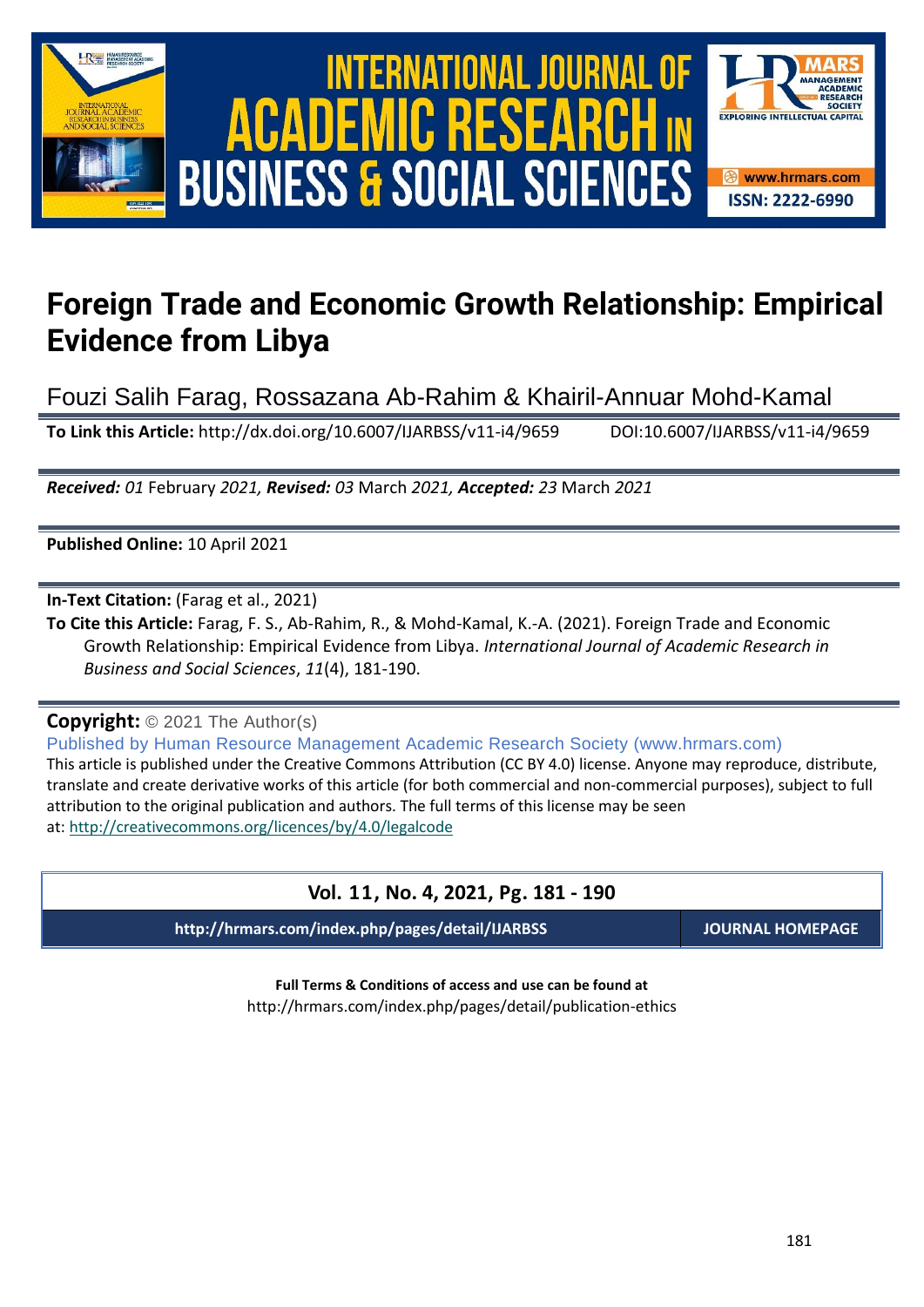

# **Foreign Trade and Economic Growth Relationship: Empirical Evidence from Libya**

# Fouzi Salih Farag, Rossazana Ab-Rahim & Khairil-Annuar Mohd-Kamal

Benghazi University, Benghazi, Libya, Universiti Malaysia Sarawak, Malaysia. Email: rossazana@gmail.com

## **Abstract**

This study aims investigate the short- and long-run causal relationship between foreign trade and economic growth in Libya over the study period of 1990 - 2017. This study employs Johansen co-integration test, the error correction model (VECM), and Wald test to meet the objective of the study. The variables utilised in this study are gross domestic product (GDP) growth rate, exports and imports; the data is extracted from various sources such as the Libyan Central Bank and Libyan Ministry of Planning. The results of this study indicate there is a long-run relationship between the foreign trade and economic growth in Libya. In this vein, there is a short-run causality running from exports and imports toward economic growth.

**Keywords:** Export, Import, Economic Growth, Libya, Vector Error Correction Model.

## **Introduction**

Foreign trade is historically the oldest and it reflects economic relations between individual economies and is part of a country's foreign relations (Jenicek & Krepl, 2009). Also, it is one of the vital sectors of any society, whether that society is developing or developed societies. Moreover, it helps in expand the marketing capacity by opening new markets for the state's products and helps in increasing the country's welfare through Expanding the base of options in the areas of consumption, investment and the allocation of productive resources in general (Al-Sawai, 2006).

In addition, it plays a strong role in enabling economic development through enabling it to exploit comparative advantages and develop sectors where economies of scale exist to obtain them, in exchange for more productive foreign. Besides that, it implements trade policies that related to tariffs, incentives, quotas, taxes, customs, administration, subsidies, investment, export promotion, trade facilitation and diversification (Vijayasri, 2013). On top of that, it has role to help the poor escape from extreme poverty (Gujrati, 2015)

In Libya, there is no disagreement about the important position of the foreign trade sector in the economy because of the exports role in finding external outlets for local production to increase the foreign currency revenues to supporting the balance of payments. In addition to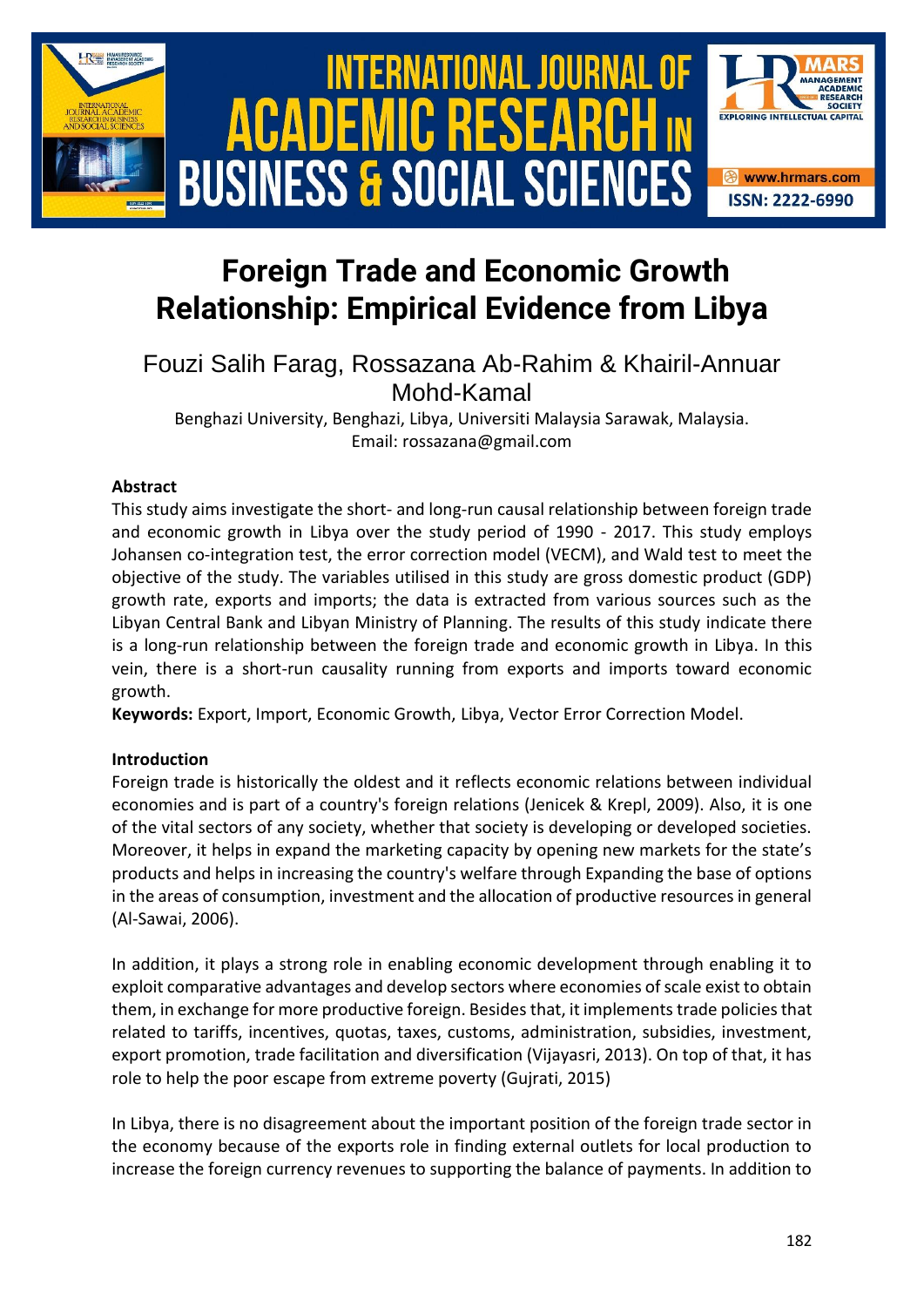**Vol. 1 1 , No. 4, 2021, E-ISSN: 2222-6990 © 2021 HRMARS**

its role in providing imports in securing the various necessary needs of raw materials and intermediate goods for investment projects in the economic and social transformation plans, as well as providing goods that cannot be produced locally of consumer needs. Where, the foreign trade has contributed to the growth of the GDP for it counted on a large extent on the ability of industries oil exports, which represents of great importance for the national economy, and this reflects the extent to which the Libyan economy is dependent on the outside (Jaber, 2008). Therefore, for the role that foreign trade plays in the Libyan economy it is essential to know the impact and interaction between foreign trade and economic growth to providing more meaningful empirical evidence result for the decision maker to improve the foreign trade process and its effect on GDP.

#### **Empirical Studies**

Several empirical studies support hypotheses that foreign trade has a positive impact on economic growth. Chaudhary et al. (2007) utilize cointegration and multivariate granger causality to test the relationship between trade policy and economic growth during 1973- 2002 in Bangladesh. The finding of study found that ,there is feedback effects between exports and imports and output growth in the short-run. Next, Omotor (2008) sought in his study to analysis the relationship between export and economic growth during the period 1979-2005 in Nigeria. The study result not provides evidence to support the export-led economic growth hypothesis. In China, Tang employed the (Ardl) model to investigate the empirical relationship between export and economic growth. He found that no long-run relationships among exports, real Gross Domestic Product, and imports. In the same vein, Zang and Bimbridge (2012) empirically examined the relationship between foreign trade in South Korea and Japan. The study utilizes vector autoregressive model (VAR). They found out that there is bi-directional causality between import and economic growth in two countries study.

Next, a range of neighboring countries also support the relationship between foreign trade and economic growth. For instance, Abou-Stait (2005) endeavored to test the assumption that exports are a leader for economic growth in Egypt over the period (1977-2003), which is the period Egypt government-wave economy to a free market economy. The study results show exports are one of the most important sources of growth in Egypt. Also in same context, Jaber (2011) aimed to identify the factors that contributed to the increase in the total Sudanese exports during the study period (1985-2010). The most prominent results of this study concluded that Sudanese exports had a positive effect in the short term on the gross domestic product; similarly, Mustafa (2011) studied the impact of extent the strategy for developing non-oil exports and it contribute to achieving economic growth in Algeria during the period (1970-2009) for encouraging exports. The empirical study shows that there is strong positive relationship between total exports and gross domestic product. The study recommended the necessity of activating the role of exports through the expansion of production and the activation of the private sector and small and medium enterprises in development process. Finally, Hussain and Saaed (2015) investigated the empirical relationship between export, import and economic growth in Tunisia during 1977-2012. The study revealed that there is unidirectional causality between exports and economic growth.

In Libya, Farag (2008) aimed to identify the role foreign trade planning and extent of its contribution to raising the rates of economic development in Libya during the period (1988- 2003). The study concluded that foreign trade contributed to the growth of the gross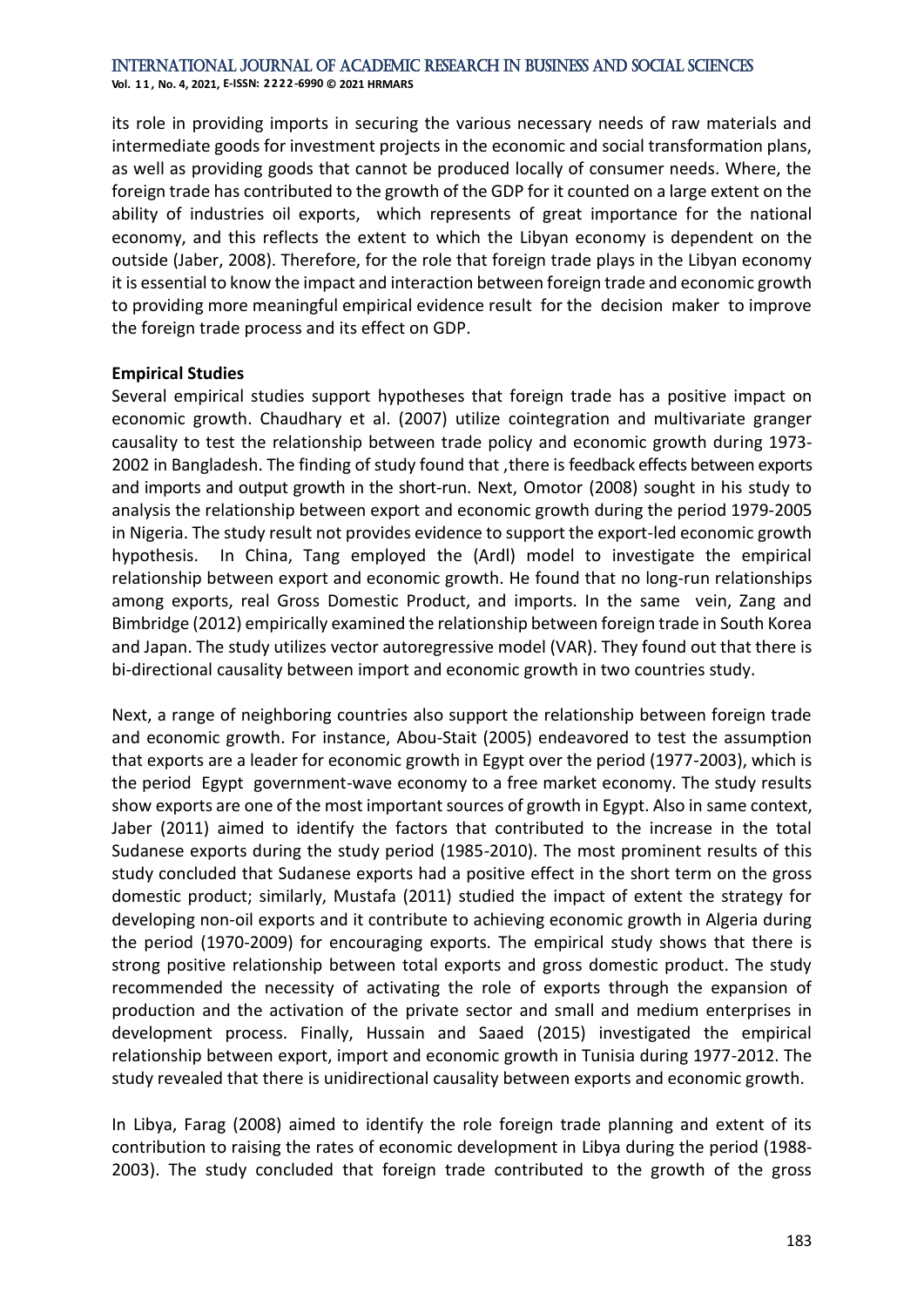**Vol. 1 1 , No. 4, 2021, E-ISSN: 2222-6990 © 2021 HRMARS**

domestic product, which depends on capital and intermediate goods and as a main source of income through exports to finance the requirements of economic development. Hawitah and Shat (2009) Utilizes a sample regression to analysis Libyan foreign trade during the period (1977-2006) to track the development of exports and imports. One of the most important findings of the study is export has a positive effect in economic growth.

Furthermore, Elbeydi et al, (2010) sought to determine the direction of causality relationships between export and economic growth in Libya during the period (1980-2007). The empirical result study shows there is bi-directional causality between the exports and income growth in long-run. Also, the export promotions participate in the economic growth. Suleiman's study (2012) aimed to know the impact of foreign trade on the economic growth of the Maghreb countries during the period (1989-2005). The study concluded that both Libyan exports and imports have a greater impact than the impact of domestic investment on economic growth. In the same vein, Al-Bulazi (2012) targeted to examine the causal relationship between exports and economic growth. The finding confirms that there is bi-directional feedback causality between exports and the Libyan GDP.

Based on the above discussed studies, there is inconclusive evidence on the relationship between the foreign trade and economic growth across countries, hence this study aims to enrich the empirical evidence on trade and economic growth. Based on the discussion, this study aims to investigate the long-run relationship between foreign trade and economic growth and to identify the short-run relationship between foreign trade and economic growth.

#### **Methodology**

The study utilizes secondary data over the period of 1990 to 2017. The gross domestic product (GDP) growth, exports, and Imports for the period under study are used as variables. This data is extracted from various secondary sources including statistical reports from various Libyan institutions, the Libyan Central Bank, the General Information Authority, as well as from the Ministry of Planning in Libya.

To measure the relationship between economic variables under the study investigate requires at the outset to divide the variables included in the model into independent variable and dependent variables, and the direction of the functional relationship that is the subject of the study is as follows:

> $GDP = f (EX, IM)$ GDP =  $\alpha$  +  $\beta_1$ EX<sub>t</sub> +  $\beta_2$ IM<sub>t</sub> + εt GDP = Economic growth Ex = Exports IM = Imports

where:-

It is evident through the above function that gross domestic product (GDP) is the dependent variable, exports (EX) and imports (IM) are the independent variables, and it is mainly dependent on the special data that were mentioned in the economic bulletins issued by the Central Bank of Libya for the years of study (1990-2017). There are several methodologies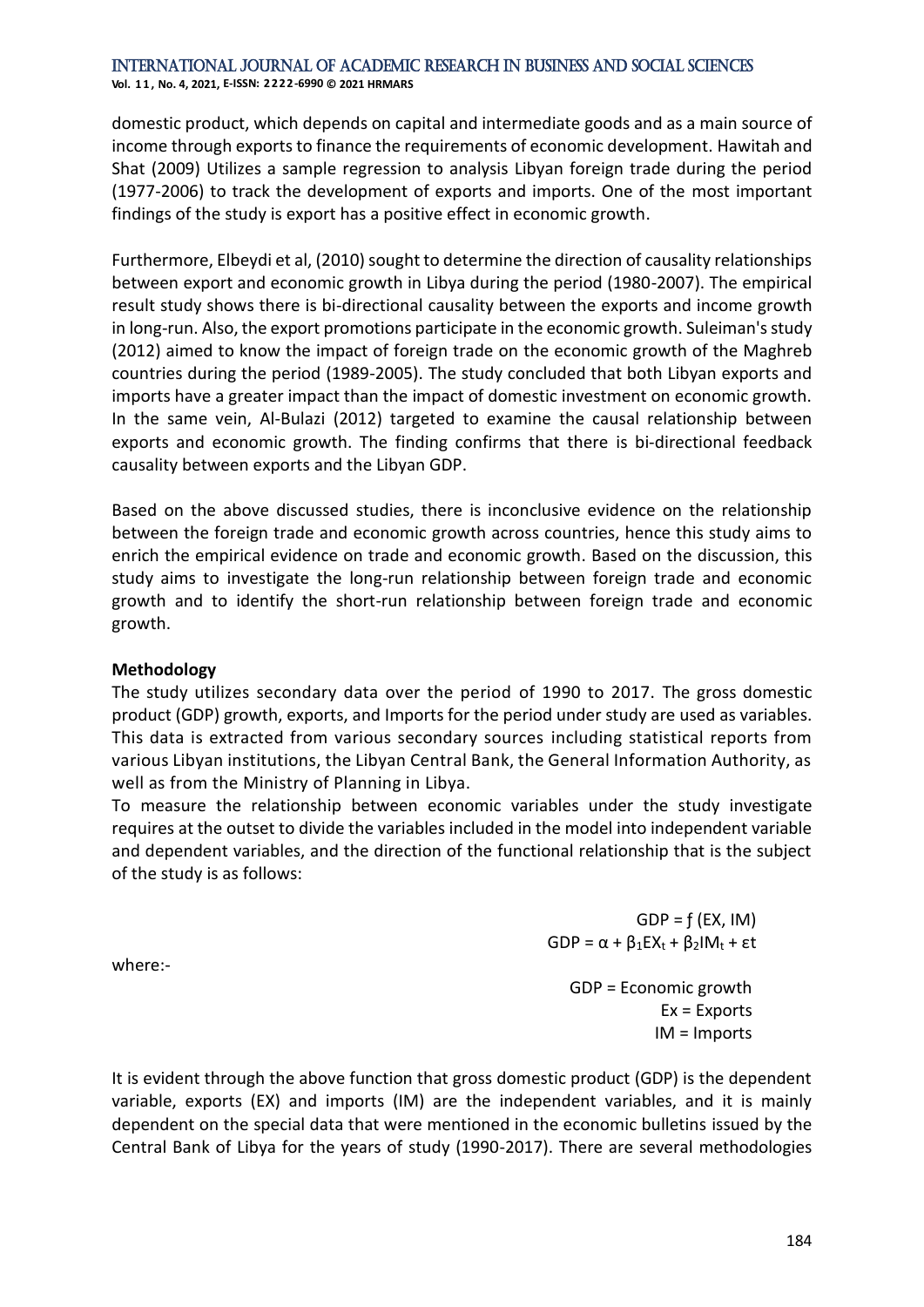**Vol. 1 1 , No. 4, 2021, E-ISSN: 2222-6990 © 2021 HRMARS**

unit root test, Johansen co-integration test, and VECM Granger Causality used to achieve the objective in this research.

Unit root tests are important in examining the stationarity of a time series because nonstationary regressors invalidates many standard empirical results and thus requires special treatment. Non-stationarity can be tested using the Augmented Dickey Fuller test is used to identify the stationarity in

the series of data.

**H0:** Data are not stationary (Unit root exists)

**H1:** Data are stationary (Unit root does not exist)

If **ADF** statistics exceed critical value, the H0 can be rejected. Hence the H1 is accepted which means the data are stationary.

Johansen co-integration test is used to determine the number of co-integrating vectors; it provides two different likelihood ratio tests; the trace test and the maximum eigenvalue test The Johansen co-integration test is based on Vector autoregressive model (VAR).The decision criteria is to reject H0 if the Maximum Eigenvalue and Trace values are greater than the tabulated 5% critical value.

The VECM is a restricted Vector Autoregression (VAR) model that allows a short run and long run Granger causality. Granger (1969) has developed a simple test for checking the causality between variables. The granger causality test for the case of variable Yt and xt is the first step of the estimation of VECM model as below:

$$
y_{t} = \alpha_{1} + \sum_{i=1}^{k} \beta_{i} x_{t-i} + \sum_{i=1}^{k} \gamma_{j} y_{t-j} + e_{1t}
$$

$$
x_{t} = \alpha_{2} + \sum_{i=1}^{k} \theta_{i} x_{t-i} + \sum_{i=1}^{k} \delta_{j} y_{t-j} + e_{2t}
$$

The null hypothesis of the Granger causality test states that there is no relationship that exists between the dependent variable with the independent variables. In general, if there is no causal relationship existing between an independent variable and a dependent variable, then the specified variable does not Granger cause the dependent variable in the short-run, and vice versa.

#### **Results and Discussion**

To know stationary data or not, ADF and Phillips–Perron (PP) are employed to analyse the stationarity of all the variables, GDP = gross Domestic product; EX= Export; and IM Import. The Augmented Dickey-Fuller (ADF) and PP results show the (ADF and PP) test results indicated that all variables were stationary at first difference.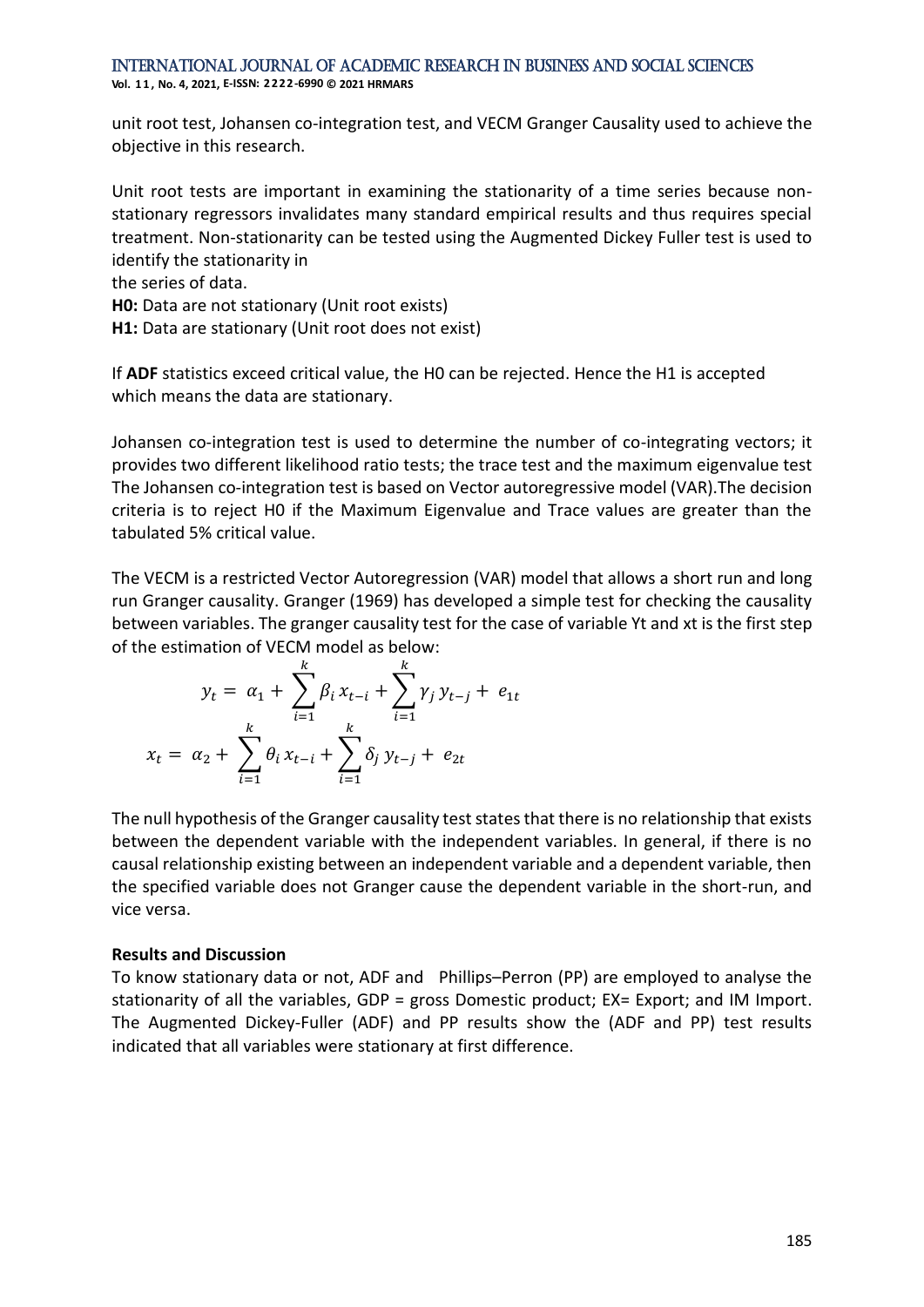International Journal of Academic Research in Business and Social Sciences **Vol. 1 1 , No. 4, 2021, E-ISSN: 2222-6990 © 2021 HRMARS**

|                        |          | <b>ADF</b>              | PP       |                         |          |
|------------------------|----------|-------------------------|----------|-------------------------|----------|
| Variables              | Level    | <b>First Difference</b> | Level    | <b>First Difference</b> | Decision |
| GDP                    | $-1.696$ | $-6.170*$               | $-1.319$ | $-6.106*$               | 1(1)     |
| EX                     | $-2.480$ | $-5.416*$               | $-2.516$ | $-5.416*$               | 1(1)     |
| IM                     | $-2.473$ | $-5.184*$               | $-2.559$ | $-5.460*$               | 1(1)     |
| <b>Critical Values</b> |          |                         |          |                         |          |
| $1\%*$                 | $-3.699$ | $-3.711$                | $-3.699$ | $-3.711$                |          |
| $5%$ **                | $-2.976$ | $-2.981$                | $-2.976$ | $-2.981$                |          |
| $10\%***$              | $-2.627$ | $-2.629$                | $-2.627$ | $-2.629$                |          |

#### **Table 1: ADF and PP Stationary Test Results**

Note: GDP = gross domestic products; EX= Export; and IM Import.

The null hypothesis is that series is non-stationary or contains a unit root. The rejection of null hypothesis is based on the critical values and numbers in parentheses indicate number of lags (k) based on AIC

The optimal lag length of the VAR underlying the VECM is selected. Akaike's information criterion (AIC), Schwarz's Bayesian information criterion (SBIC), and the Hannan and Quinn information criterion (HQIC) lag-order selection statistics. From the Table 2 below, it reports lag-order selection statistics. The result shows lags order at two. This indicates that the recommended optimal lag is lag 2.

| Lag | LogL      | LR        | FPE.      | AIC.    | <b>SC</b> | HQ      |
|-----|-----------|-----------|-----------|---------|-----------|---------|
|     | -62.884   | NА        | 0.0486    | 5.4903  | 5.6376    | 5.5294  |
|     | $-14.613$ | $80.451*$ | 0.0018    | 2.2177  | 2.8068*   | 2.3740  |
|     | $-3.697$  | 15.463    | $0.0016*$ | 2.0581* | 3.0889    | 2.3316* |
|     | 5.179     | 10.357    | 0.0018    | 2.0683  | 3.5409    | 2.4590  |
| 4   | 7.887     | 2.482     | 0.0039    | 2.5927  | 4.5070    | 3.1005  |

### **TABLE 2.** VAR Lag Order Selection Criteria

Note: \* indicates lag order selected by the criterion

LR: sequential modified LR test statistic (each test at 5% level)

FPE: Final prediction error

AIC: Akaike information criterion

SC: Schwarz information criterion

HQ: Hannan-Quinn information criterion

Johanson's cointegration approach used to determine the number of cointegrating equations. From Table 3 and Table 4, the Rank Test of (Trace) and (Maximum-Eigenvalue) statistics showed that there is one cointegrating vectors. Therefore, as per the statistics, H0 'there is no cointegration' between the variables is rejected at 1% level of significance, which implies that there is one cointegrating vector between three variables.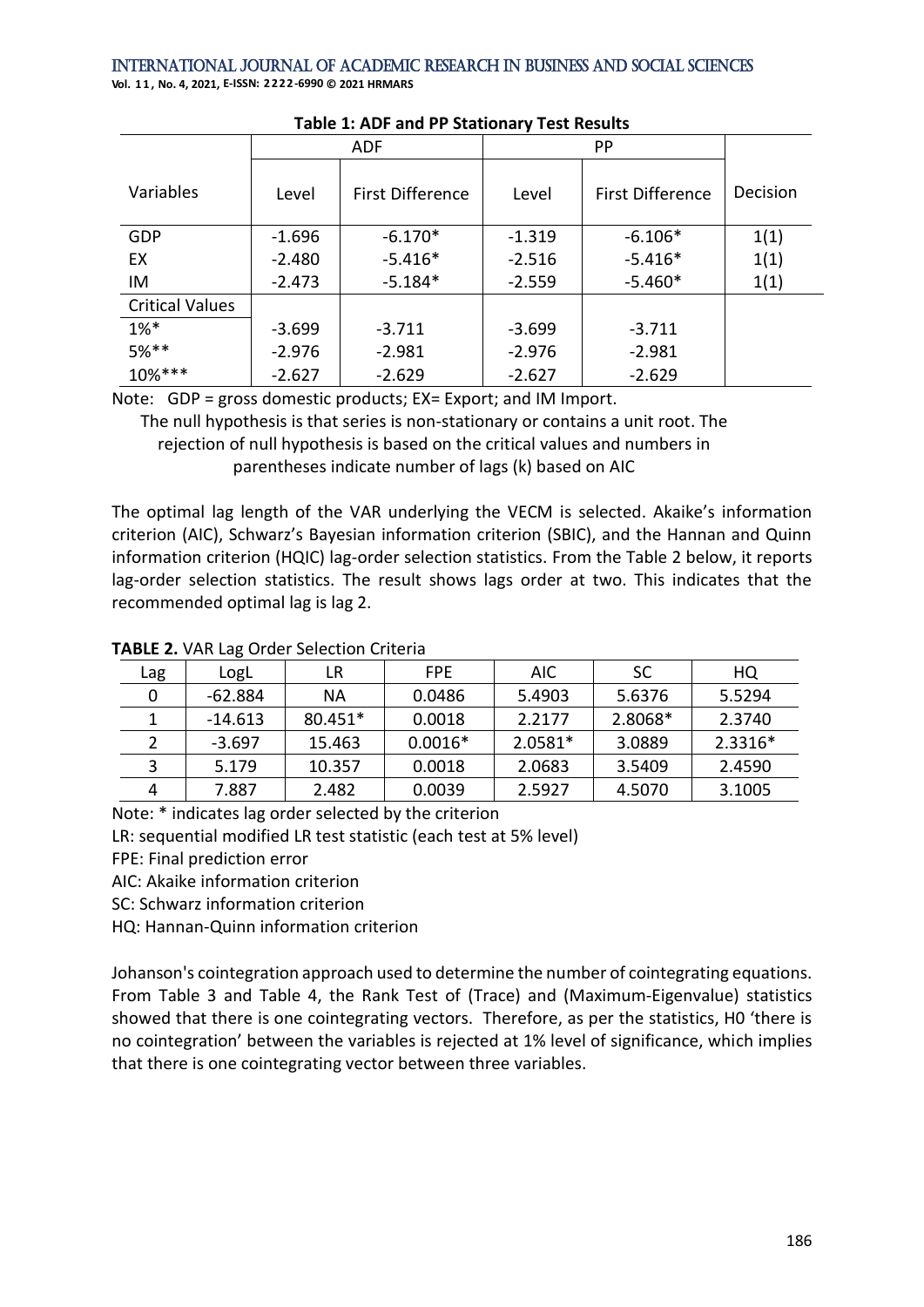**Vol. 1 1 , No. 4, 2021, E-ISSN: 2222-6990 © 2021 HRMARS**

| Hypothesized      |            | Trace     | 0.05                  |          |  |  |
|-------------------|------------|-----------|-----------------------|----------|--|--|
| No. of $CE(s)$    | Eigenvalue | Statistic | <b>Critical Value</b> | $Prob**$ |  |  |
| None <sup>*</sup> | 0.620      | 36.246    | 29.797                | 0.007    |  |  |
| At most 1         | 0.723      | 12.021    | 15.494                | 0.155    |  |  |
| At most 2         | 0.080      | 2.101     | 3.841                 | 0.147    |  |  |

#### **Table 3: Unrestricted Cointegration Rank Test (Trace)**

Note: Trace test indicates 1 cointegration eqn(s) at the 0.05 level

\*denotes rejection of the hypothesis at the 0.05 level

\*\*Mackinnon- Haug – Michelis (1999) ) p-values

| Table 4: Unrestricted Cointegration Rank Test (Maximum-Eigenvalue) |  |
|--------------------------------------------------------------------|--|
|--------------------------------------------------------------------|--|

| Hypothesized      |            | Max-Eigen | 0.05                  |                    |  |
|-------------------|------------|-----------|-----------------------|--------------------|--|
| No. of $CE(s)$    | Eigenvalue | Statistic | <b>Critical Value</b> | Prob <sup>**</sup> |  |
| None <sup>*</sup> | 0.6205     | 24.224    | 21.131                | 0.0177             |  |
| At most 1         | 0.3275     | 9.920     | 14.264                | 0.2172             |  |
| At most 2         | 0.0806     | 2.101     | 3.841                 | 0.1471             |  |

Note: Max-eigenvalue test indicates 1 cointegration eqn(s) at the 0.05 level

\*denotes rejection of the hypothesis at the 0.05 level

\*\*Mackinnon- Haug – Michelis (1999) ) p-values

The VECM equation for the dependent variable GDP is as follows:

 $-D(GDP) = C(1)^{*}$  (GDP(-1) - 2.56947344389\*EX(-1) +5.89594180692\*IM(-1) - $41.7101679036$  ) + C(2)\*D(GDP(-1)) + C(3)\*D(GDP(-2)) + C(4)\*D(EX(-1)) + C(5)\*D(EX(-2)) +  $C(6)^*D(IM(-1))$  +  $C(7)^*D(IM(-2))$  +  $C(8)$ .

where:

GDP = Dependent variable

EX, IM = Independent variables

C (1) = Coefficient of cointegrating equation (long-term causality)

 $C(4)$ , $C(5)$ , $C(6)$ , and  $C(7)$  = Coefficient of cointegrating equation (short-term causality)

According to the VECM equation  $C(1)^{*}$ ( GDP $(-1)$  - 2.56947344389 $*$ EX $(-1)$ +5.89594180692\*IM(-1) - 41.7101679036 ) + C(2)\*D(GDP(-1)) + C(3)\*D(GDP(-2)) C(1) is Coefficient of cointegrating equation (long-term causality) that shows that ECT (-0.118) is negative and highly statistically significant. That meaning Export (EX), and Import (IM) have long run causality on Economic growth or Export (EX), and Import (IM) cause GDP in long-run.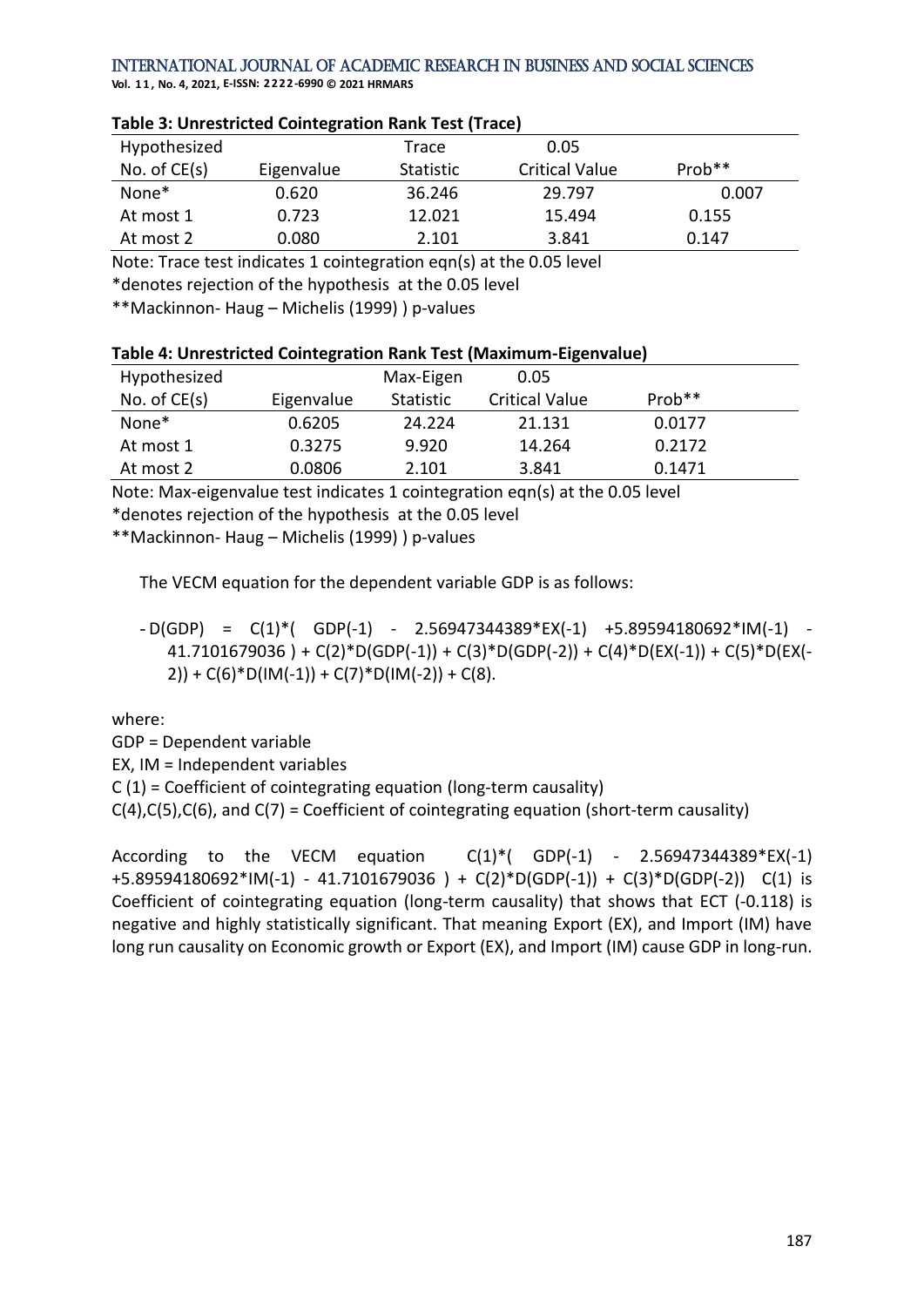**Vol. 1 1 , No. 4, 2021, E-ISSN: 2222-6990 © 2021 HRMARS**

| Variables    | Coefficient | Std.error | t-Statistic | Prob   |
|--------------|-------------|-----------|-------------|--------|
| C(1)         | $-0.118320$ | 0.028377  | $-4.169522$ | 0.0006 |
| C(2)         | $-1.900934$ | 0.398348  | $-4.772040$ | 0.0002 |
| C(3)         | $-1.173372$ | 0.433689  | $-2.705560$ | 0.0150 |
| C(4)         | 1.009895    | 0.316637  | 3.189438    | 0.0054 |
| C(5)         | 0.925729    | 0.357041  | 2.592781    | 0.0190 |
| C(6)         | $-0.314300$ | 0.230494  | $-1.363593$ | 0.1905 |
| C(7)         | $-0.615848$ | 0.247305  | $-2.490232$ | 0.0234 |
| C(8)         | 0.320612    | 0.075200  | 4.263473    | 0.0005 |
| $R^2 = 0.66$ |             |           |             |        |

#### **Table 5 : Results of vector error correction model**

**R**

**F-statistic = 4.89** 

**Prob (F-statistic) = 0.003**

Table 6 and Table 7 show that causality test results based on Wald causality test. The causality test is used to examine the causality of Export (EX), and Import (IM) in short -run. If the coefficients C (4) and C (5) jointly influence the economic growth, then there exists a shortrun causality from Export to economic growth. Also, If the coefficients C (6) and C (7) jointly influence the economic growth, then there exists a short-run causality from Import to economic growth. The results of Wald test in Table 6, 7 indicate there is short-run causality running from Export (EX), and Import (IM) towards the economic growth since the probability of χ2 is less than 5% significant level, meaning that the null hypothesis can be rejected. Finally, For the model analysis, we find that the adjusted  $R^2$  (66%) above average (50%). Which proves that the model is of good quality also Fisher's statistics and probabilities are significant.

## **Table 6 :Results of Wald test**

| Wald test statistic | value    | prob   |
|---------------------|----------|--------|
| <b>F</b> statistics | 6.818167 | 0.0067 |
| Chi-square          | 13.63633 | 0.0011 |

Null hypothesis  $C(4) = C(5) = 0$ Null hypothesis summary:

| Normalized      | Value    | Std.err  |
|-----------------|----------|----------|
| restriction(=0) |          |          |
| C(4)            | 1.009895 | 0.316637 |
| C(5)            | 0.925729 | 0.357041 |
|                 |          |          |

#### **Table 7 :Results of wald test**

| Wald test statistic | /alue    |    | prob    |
|---------------------|----------|----|---------|
| <b>F</b> statistics | 3.662923 | 17 | Ი ᲘᲘᲘ47 |
| Chi-square          | 7.325845 |    | 0.025   |

Null hypothesis  $C(6)$ = C (7) = 0

Null hypothesis summary:

| Normalized      | Value       | Std.err  |
|-----------------|-------------|----------|
| restriction(=0) |             |          |
| C(6)            | -3.314300   | 0.230494 |
| C(7             | $-0.615848$ | 0.247305 |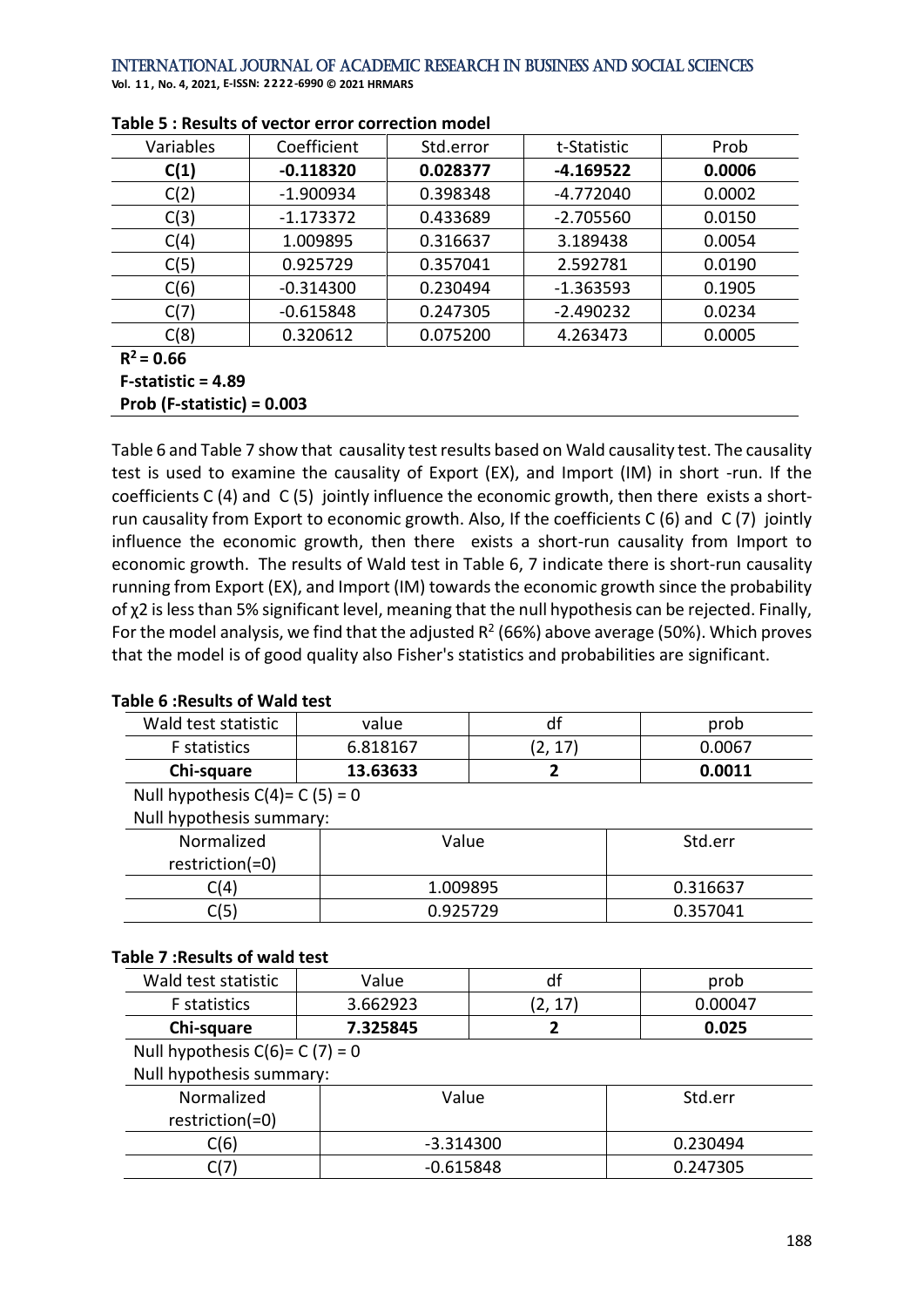#### International Journal of Academic Research in Business and Social Sciences **Vol. 1 1 , No. 4, 2021, E-ISSN: 2222-6990 © 2021 HRMARS**

| Serial correlation (LM) Test |          |                     |        |
|------------------------------|----------|---------------------|--------|
| F-statstic                   | 0.016436 | Prob F(2,15)        | 0.9837 |
| Obs *R- squared              | 0.054667 | Prob Chi-Square (2) | 0.9730 |
| Normality jarque-Bera Test   | 0.688995 |                     | 0.7085 |
| Heteroskedasticity Arch Test |          |                     |        |
| F-statstic                   | 0.631386 | Prob $F(2,20)$      | 0.5421 |
| Obs *R- squared              | 1.365945 | Prob Chi-Square (2) | 0.5051 |

#### **Table 8 : Diagnostic tests**

To validate the model, the diagnostic test statistics are presented in Table 8. Lagrange Multiplier, Jarque-Bera Normality, and Arch Test for check Heteroskedasticity are used. The LM ARCH tests indicate that the value of Prob Chi-Square is greater than 0.05, which confirm the absence of serial correlation and conditional Heteroskedasticity. Also, the JB test confirms the model is normally distributed.

### **Conclusion**

Foreign trade is the main engine for economic growth due to imports the capital goods and raw materials to increase production, as well as because of the emergence of the export of surplus goods. This research is conducted to investigate the causality between foreign trade and economic growth in Libya. Research utilizes secondary data over the period of 1990 to 2017 to examine the causality between the variables under investigation in Libya, research used both ADF and PP unit to test the stationarity, Johanson's cointegration, VECM and Wald test. The empirical research results show that there is long run and short run causality running from Export and Import to economic growth in Libya. This result mean foreign trade has positive effect on economic growth that require exploitation of oil resources to revitalize industry and agriculture production to increase in exports of goods and reflection that on increase economic growth instead of exporting oil crude .

## **References**

- Abou-Stait, F. (2005). Are export the engine of economic growth ? An application of cointegration and causality analysis for Egypt. African Development Bank Economic Research, Working Paper No. 76.
- Al-Bulazi, M. (2012). The impact of export development on economic growth (A case study of the Libyan economy). *Journal of Humanities and Applied Sciences*, 21.
- Alakbarov, E. (2010). *An analysis of foreign trade and economic growth in Azerbaijan* (Doctoral dissertation, DEÜ Sosyal Bilimleri Enstitüsü).
- Chaudhary, M. A., Shirazi, N. S., & Choudhary, M. A. (2007). Trade policy and economic growth in Bangladesh: A revisit. *Pakistan Economic and Social Review*, 1-26.
- Ekodo, R., & Ngomsi, A. (2017). Ouverture commerciale et croissance economique En Zone CEMAC. *Journal of Economics and Development Studies*, 5(3), 58-67.
- Elbeudi, K. K. M., & Hamuda, A. M., & Gazda, V. (2010). The relationship between export an economic growth in Libya. *Arab Jamahirya Theoretical and Applied Economic*, xvii (542), 69-76 .
- Faraj, I. (2008). *The Role of Foreign Trade Planning and the Extent of Its Contribution to Raising the Rates of Economic Development for Developing Countries*. A magister thesis that is not published. Faculty of Economics and Political Science, University of Tripoli. Libya.